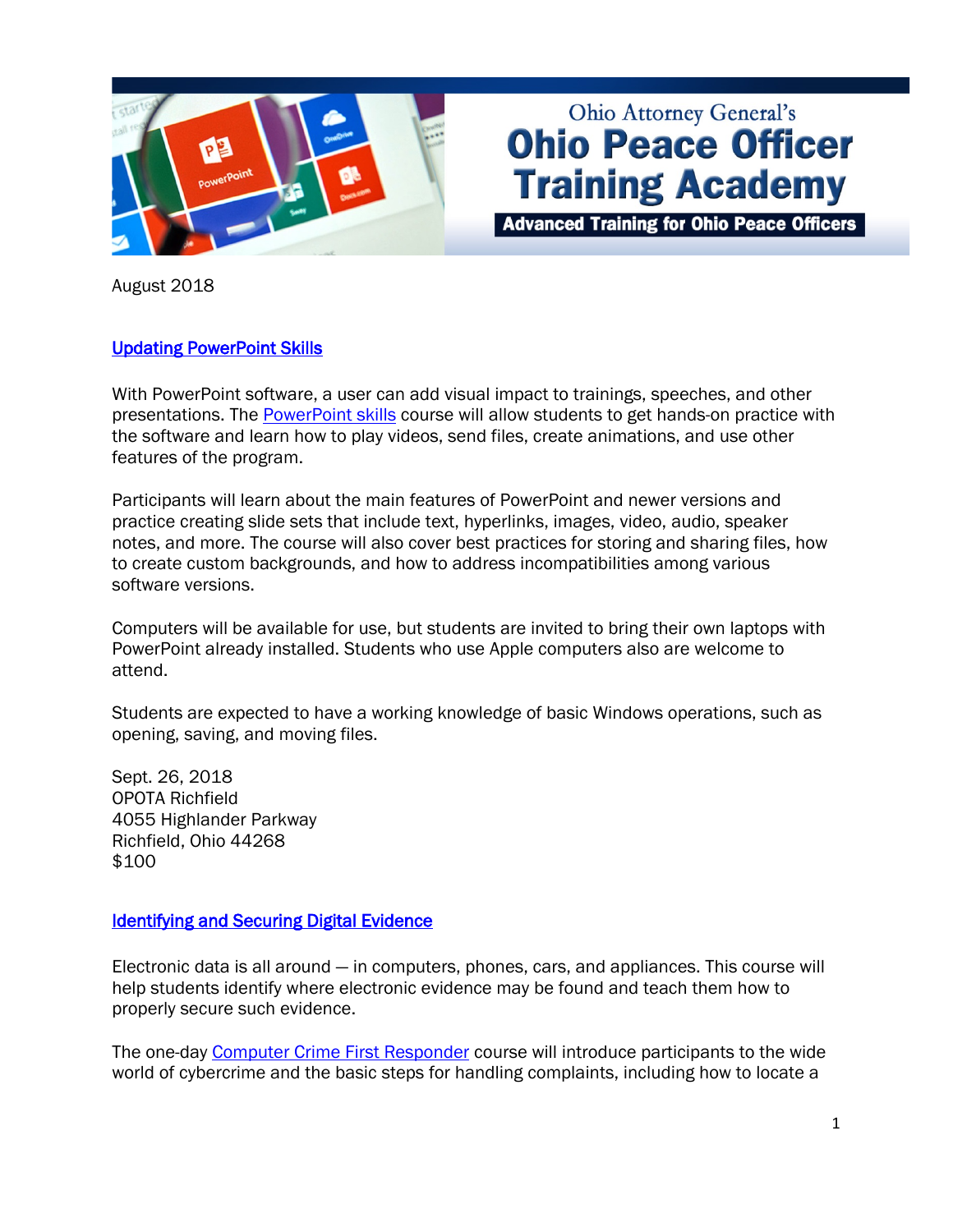suspect. Instructors will lead participants in exercises and demonstrations to understand best practices for identifying and seizing fragile electronic evidence. Students will also learn how deleted or hidden data can be recovered by specialists.

In addition, students will review online safety and learn steps they can take to help protect themselves and their agency against cyberattacks and cybercriminals.

NOTE: This course is limited to sworn law enforcement personnel only.

Oct. 2, 2018 OPOTA Richfield 4055 Highlander Parkway Richfield, Ohio 44268 \$100

## [Enhancing Training Skills](https://www.ohioattorneygeneral.gov/Law-Enforcement/Ohio-Peace-Officer-Training-Academy/Course-Catalog/Course-Categories/Skills-Development-Courses#OPOTA1078)

This eight-hour instructor-enhancement program is designed to help trainers focus not only on content but also on how to train. It challenges instructors to think differently about law enforcement training in an effort to improve officer performance in the field.

The [Transformational Trainer](https://www.ohioattorneygeneral.gov/Law-Enforcement/Ohio-Peace-Officer-Training-Academy/Course-Catalog/Course-Categories/Skills-Development-Courses#OPOTA1078) course will include guided discussions, case studies, video analysis, self-assessments, and small group exercises. Participants will explore topics such as trainer characteristics, making learning stick, generational differences, communication styles, human performance, and student evaluation and feedback.

NOTE: Although this course is hosted by OPOTA, it is not an OPOTA course, so students must register online with Command Presence. Meals are not included in the cost, but students may eat in the OPOTA cafeteria for \$5 per meal (cash only). For lodging assistance, contact OPOTA registration at 740-845-2700.

Sept. 14, 2018 8 a.m. – 5 p.m. OPOTA London 1650 State Route 56 SW London, Ohio 43140 \$129 [Register for Sept. 14 session](http://commandpresence.net/register/the-transformational-trainer-12/) Oct. 30, 2018 8 a.m. – 5 p.m. OPOTA Richfield 4055 Highlander Parkway Richfield, Ohio 44268 \$129 [Register for the Oct. 30 session](http://commandpresence.net/register/the-transformational-trainer-13/)